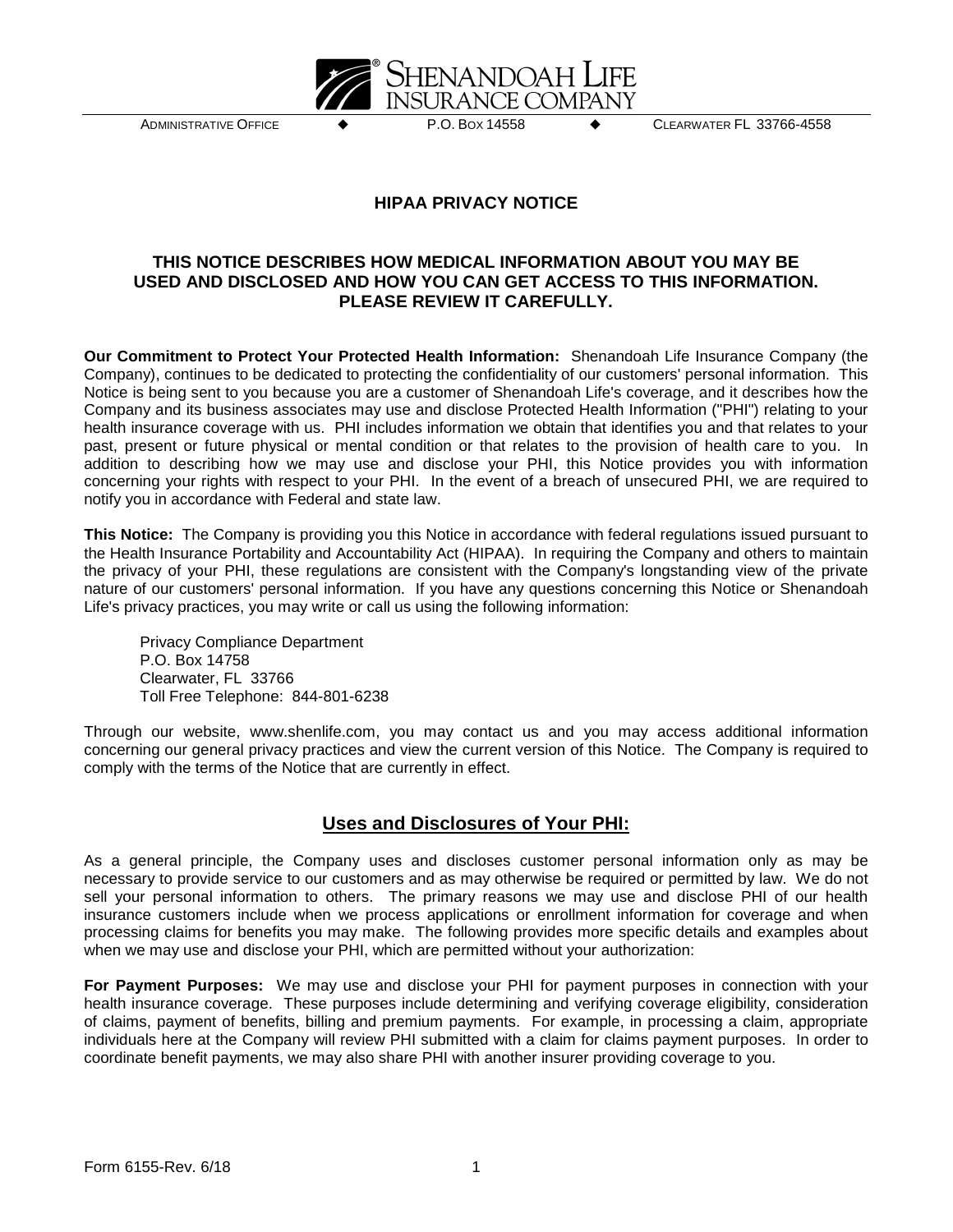**For Health Care Operations:** We may use and disclose your PHI in conducting certain operations of the Company's insurance business. These operations can include underwriting, premium rating, and other activities relating to the issuance, renewal or replacement of a policy. These activities can also include conducting and arranging for reviews, such as for legal and accounting purposes, as well as other administrative functions in evaluating Company performance and procedures. For example, we may disclose PHI to Company auditors to review Company claims payment procedures.

**Treatment:** We may disclose your PHI for your medical treatment purposes. For example, we will provide PHI to your health care provider requesting it in relation to his or her involvement in your health care.

**Other Permitted Uses and Disclosures:** The Company is permitted to disclose your PHI without your authorization for other reasons, most of which are related to governmental functions or official activities. These reasons permit us to disclose PHI:

- in the course of a judicial or regulatory proceeding, pursuant to an order of a court or administrative body, or if we receive a subpoena, discovery request or other process from a lawsuit or similar proceeding
- to an appropriate governmental authority when abuse, neglect or domestic violence is reasonably suspected or to the public health authority authorized to receive reports of child abuse or neglect
- to a coroner or medical examiner in connection with their duties, such as identification of a deceased individual
- to authorized public health authorities for public health activities, in connection with matters such as communicable diseases or Food and Drug Administration investigations into product safety
- to a health oversight agency, reviewing or investigating the health care system or persons subject to government regulatory authority
- to avert a serious threat to health or safety
- for law enforcement purposes or certain specialized government functions
- as necessary pursuant to Worker's Compensation or similar laws of your state
- for research purposes or for the facilitation of organ donation

**Uses and Disclosures Requiring Your Written Authorization:** The following uses and disclosures of your PHI will be made only with your written authorization:

- Most uses and disclosures of psychotherapy notes
- Uses and disclosures of PHI for marketing purposes; and
- Disclosures that constitute a sale of your PHI

Other uses and disclosures of PHI not covered by this Notice or the laws that apply to us will only be made upon receiving your valid written authorization. You may revoke an authorization at any time by providing written notice to us that you wish to revoke an authorization. We will honor a request to revoke as of the day it is received and to the extent that we have not already used or disclosed your PHI in good faith with the authorization.

**Uses and Disclosures Requiring an Opportunity to Agree or Disagree:** Unless you object, we may disclose to a member of your family, a close friend or any person you identify, your PHI that directly relates to that person's involvement with the payment related to your health care. If you are unable to agree or object to this disclosure and in our professional judgment it is in your best interest to do so, we will disclose only such information relevant to that individual's involvement in your care. For example, if we receive a telephone call regarding the payment status of a claim submitted to us, we will release only the information related to that particular claim.

**Prohibited Uses and Disclosures:** Federal law prohibits Shenandoah Life Insurance Company from using and disclosing your genetic information for underwriting purposes.